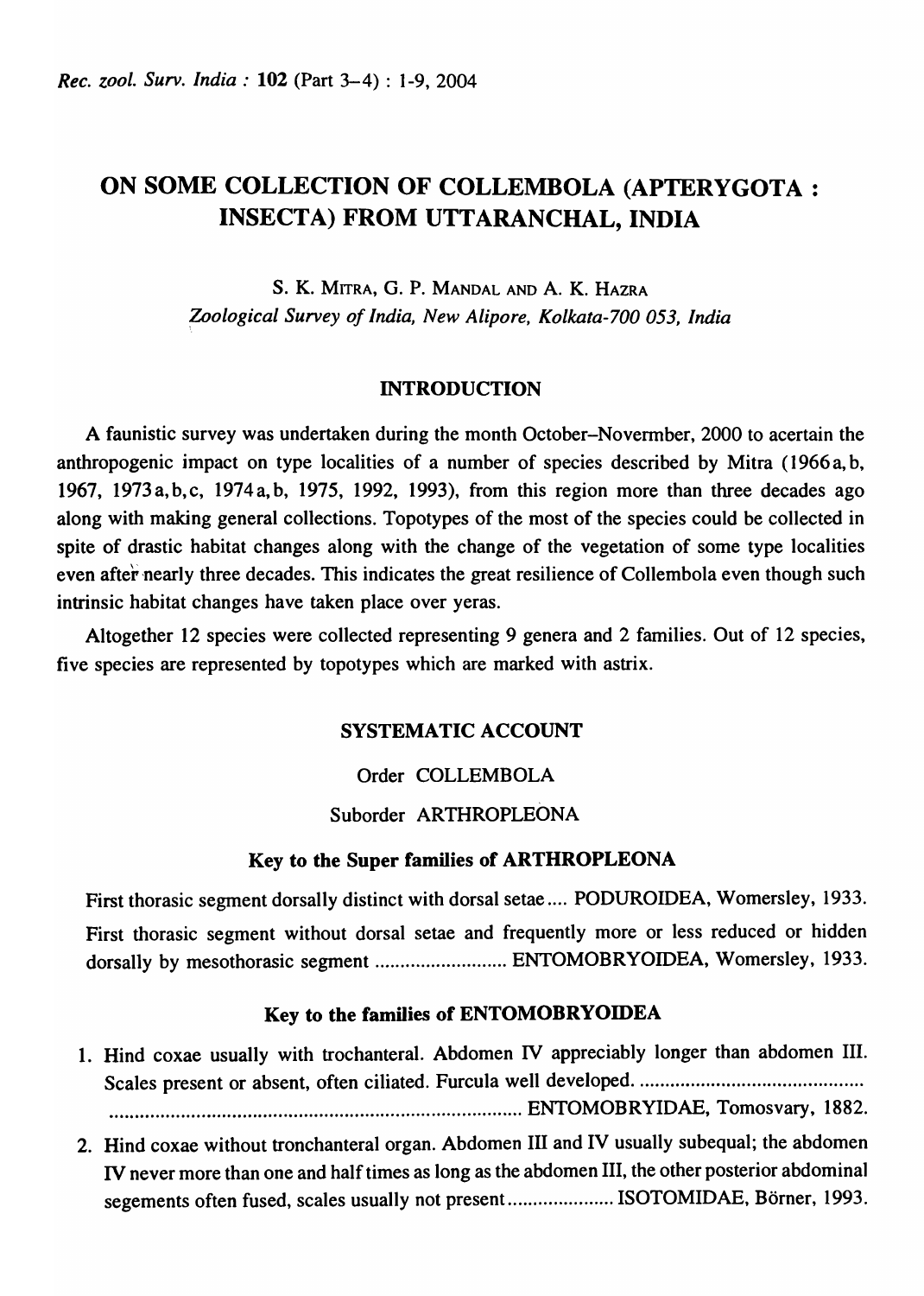## Key to the subfamilies of ENTOMOBRYIDAE

| 1. Dentes dorsally crenulated and curving upwards basally in the line with manubrium         |
|----------------------------------------------------------------------------------------------|
|                                                                                              |
| — Dentes not crenulated, straight and usually forming a basal angle with manubrium  2        |
|                                                                                              |
| - Serrated or coarsely ciliated dental spine present on the basal portion of the dentes only |
|                                                                                              |
| 3. Eyes and pigment present; dentes without dorsal scale and with apical lobe                |

........................................................................................................ Paronellinae, B orner, 1913

## Family ENTOMOBRYIDAE

## Subfamily ENTOMOBRYINAE, Schaeffer, 1896

Dentes crenulated dorsally. Mucrone fulcate with basal spine. Short and hook-like. Body with hairs or scales or both. The chaetotaxy of head and trunk and eye numbers are useful in identifying the members of this family.

## Genus *Lepidocyrtus* Bourlet, 1839

The genus represented by single species.

## 1. *Lepidocyrtus (Acrocyrtus) heterolepis* Yosii, 1959

*1959. Lepidocyrtus (Acrocyrtus) heterolepis* Yosii, *Contr. Biol. Lab. Kyoto. Univ.,* 10 : 33.

*Material examined:* Lacchiwala Forest Range, Dehradun distt., 28.10.2000, CoIl. S. K. Mitra, 23 exs.

*Diagnostic characters:* Length upto 1.6 mm. Antennae uniformly bluish pigmented. A transverse stripe along the fore margin of head. Eyes black. Ant. segment ratio as  $15 : 30 : 48 : Th.$  II is slightly protruded over the Head. Th. II, III as  $75:25$ . Abd. III: IV as  $3:12$ . Manubrium: dens as 24 : 18. Mucro bidentate, two teeth subequal and with a basal spine.

*Distribution:* INDIA: Uttaranchal, Manipur, SINGAPORE, MALAY

# Genus *Homidia* Börner, 1906

The genus represented by single species.

## *2. Homidia cingula* Bomer, 1906

*Material examined:* Herbertpur, Alt. 2500', Dehradun distt., 30.10.2000, ColI. S. K. Mitra, 22 exs.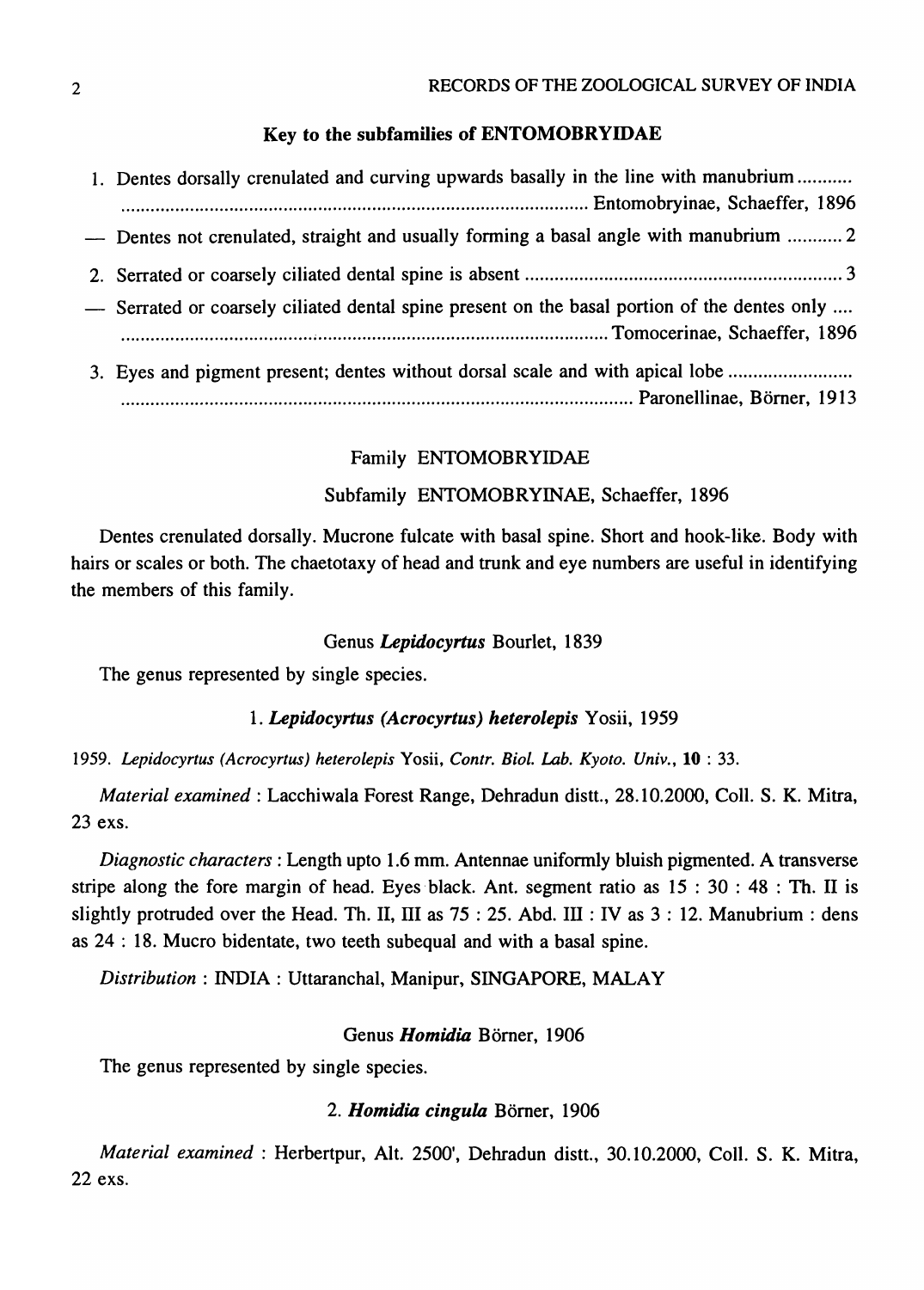*Diagnostic characters* : Back ground yellowish. Blue black pigment forming transverse band on the III-rd and IV -th abdominal segments. Body not compressed. Dental spine '33' in numbers. Apical mucronal tooth smaller than anteapical.

*Distribution:* INDIA: Uttaranchal, Manipur, Sikkim.

## Subfamily TOMOCERINAE

Fourth antennal segment shorter than the third this character easily separates this subfamily from all other Entomobryids.

#### Genus *Tomocerus* Nicolet, 1842

The genus represented by single species.

# *3. Tomocerus (s. str) mitrai* Prabhoo, 1980

*1980. Tomocerus (S. str.) mitrai* Prabhoo and Murlidharan, *Entomort.,* 5(3) : 207-210.

*Material examined* : Khirsu, coniferous forest floor, Pauri Garhwal Distt., 6.11.2001, Coll. S. K. Mitra, 26 exs.; Jwalpa Devi, Pauri Garhwal Distt., 5.11.2001, Coll. S. K. Mitra, 32 exs.

*Diagnostic characters:* Ground colour yellowish-white with blue pigment towards lateral margin of thorax and Ant. II-III. Ocellar field deep blue. Body clothed with brownish blunt scales with prominent striation and finely ciliated setae. Dentes with scales on ventral side, towards the distal half two rows of unilaterally plumose setae 8–10 in a rows. Ocelli  $6 + 6$ , unguis of usual type with 5 to 6 teeth. Dental spine brown in color, finely striated longitudinally in a single row as 3, 1.5, 1. Mucro elongated 4 intermittent teeth on outer lamella and two basal teeth. Outer basal tooth of mucro with a comer toothlet.

*Distribution:* INDIA : Uttaranchal, Arunachal Pradesh, Sikkim, Himachal Pradesh.

#### Subfamily PARONELLINAE Börner, 1913.

This subfamily can be distinguished from other Entomobryids by the rigid and short dentes, presence of dental scale appendage on the terminal part of dentes. The mucrones is majority cases are plump, lobed into several teeth and is different in shape from the members of subfamily Entomobryinae.

## Key to genera of subfamily PARONELLINAE from Uttaranchal

| 2. Dental scale appendage and $4 + 4$ frontal spines present, antennal segments without thick |  |
|-----------------------------------------------------------------------------------------------|--|
|                                                                                               |  |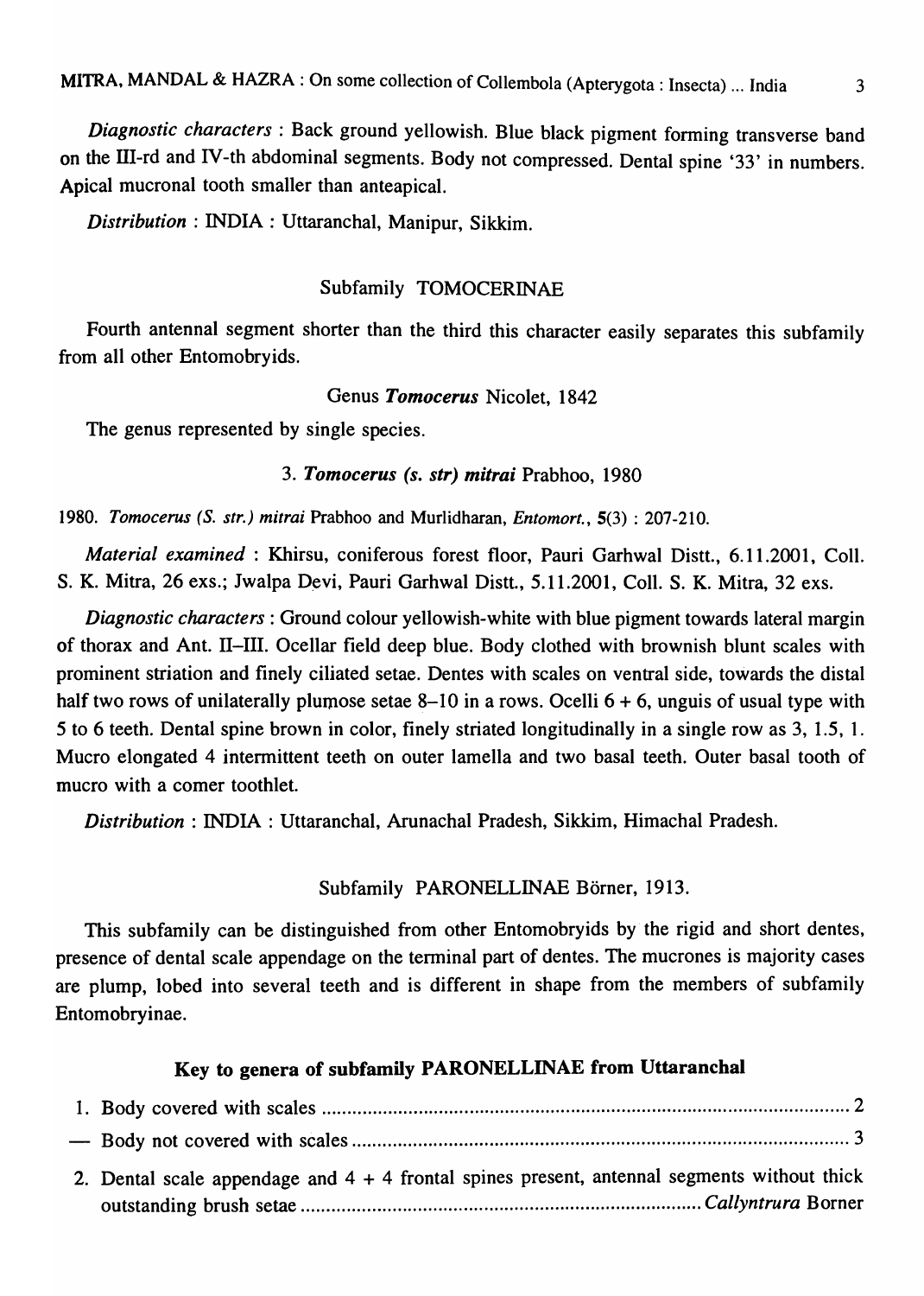#### 4 RECORDS OF THE ZOOLOGICAL SURVEY OF INDIA

| — Dental scale appendage and $4 + 4$ frontal spines absent, antennal segments with thick          |
|---------------------------------------------------------------------------------------------------|
| 3. Mucro well developed, stout, bidantate or tridentate, dental scale appendage equal or subequal |
| - Mucro vestigial in the form of a hook, dental scale appendage highly enlarged                   |
| 4. Mucro with 2 apical teeth; ventral tube anteriorly on anterior face with $5 + 5$ macrochaetae; |
| — Mu ro with 3 apical teeth; ventral tube anteriorly on anterior face with $4 + 4$ macrochaetae;  |

#### Genus *Pseudosalina,* Mitra 1966

The genus represented by three species.

## *\*4. Pseudosalina nigrocephala* (Mitra, 1966)

*1966. Salina nigrocephaLa* Mitra, *Indian* J. *Ent.* 28 : 70-72.

*1973. Pseudosalina nigrocephaLa* Mitra, *Rev. Ecol. Bioi. Sol.,* 10 : 359-377.

*Material examined* : Sahasradhara Hills, Dehradun distt., Uttaranchal, CoIl. S. K. Mitra, 26.10.2000, 22 exs. *(Topotypes)* 

*Diagnostic characters* : Ground colour pale green in spirit, general surface of body clothed with slender acuminate setae; each ocellar field contains 8 ocelli, arranged in two longitudinal parallel rows. Relative length index of Ths. II :  $III = 18 : 9$ . Relative length index of Abds. I : II: III : IV : V : VI = 9 : 14 : 4 : 40 : 9 : 5; ventral tube well developed. Relative length index of manubrium : mucrodens =  $50$  :  $59$  : mucro stout, with two prominent leg like teeth, dental scale appendage well developed; dental spines absent. Body length (excluding appendages) : 1.6-2 mm.

*Distribution:* INDIA: UttaranchaI (Dehradun distt.).

#### *\*5. Pseudosalina multiformis,* Mitra, 1973

*1966. Pseudosalina multiformis* Mitra, *Rev. Ecol. BioI. Soc.,* 10(3) : 359-377.

*Material examined* : Sahasradhara Hills, Dehradun distt., Uttaranchal, Coll. S. K. Mitra, 26.10.2000, 15 exs. *(Topotypes).* 

*Diagnostic character* : General ground colour of head and body varies from white to pale yellow, darker patches present on Ths. II, III and anteriorly as Abd. I; body clothed with micro and macrochaetae; microchaetae acuminate and form the general clothing of the body;  $8 + 8$  ocelli in dark pigmented ocellas fields; relative length index of Ants I : II : III : IV = 13 : 8 : 7 : 18;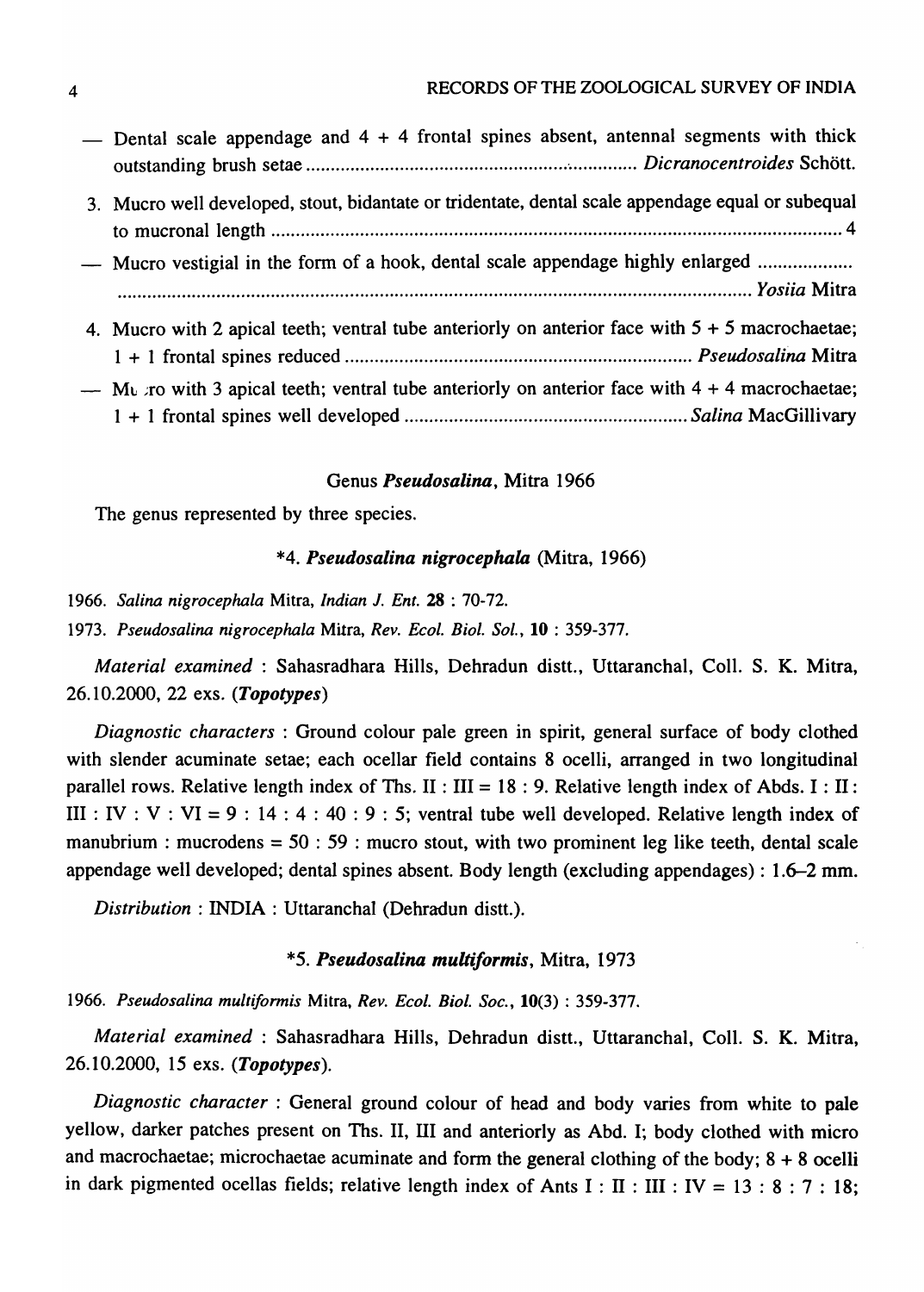Relative length index of Ths. II : III = 26 : 17; Relative length index of Abds. I : II : III : IV : V: VI = 14 : 21 : 8 : 75 : 7; relative length index of manubrium : mucroden = 59 : 66; mucro bidentate; dental scale appendage faintly striated. Body length (excluding appendages) :  $1.29 - 2$  mm.

*Distribution:* INDIA; Uttaranchal (Dehradun distt.).

#### *\*6. Pseudosalina christianseni* Mitra, 1973

*1973. Pseudosalina christianseni* Mitra, *Rev. Ecol. Bioi. Soc.* 10(3) : 359-377.

*Material examined* : Rajaji National Park, Saharanpur distt., Uttaranchal, ColI. S. K. Mitra, 16 exs. *(Topotypes).* 

*Diagnostic characters* : Ground colour of head and body pale yellow; violet to blue black patches present on III, Abd. I and Abd. II. General surface of body uniformly clothed with ciliated microchaetal interspersed with flexed, obliquely truncated, ciliated macrochaetae on vertex. 2 dark ocellas fields, containing 8 ocelli; relative length index of Ants. I : II : III : IV = 40 : 43 : 41 : 55; Th. I reduced; relative length index of Ths.  $II : III = 34 : 30$ ; Relative length index of Abds. I : II : III :  $IV: V: VI = 12: 17: 10: 57: 11: 7$ ; ventral tube moderately long. Manubrium: mucrodens  $= 49 : 62$ ; mucro broad with two teeth and a ridge like thickening on inner lateral surface; dental scale appendage simple, with a basal plate and apically striated. Length (excluding appendages) : 0.6-1.1 mm.

*Distribution:* INDIA: Uttaranchal (Saharanpur distt.).

Genus *Yosiia* Mitra, 1967.

#### *\*7. Yosiia dehradunia* Mitra 1967

*1967. Yosiia dehradunia* Mitra, *Proc.* 2001. *Soc, Calcutta,* 20 : 43-47.

*Material examined: Motichur Forest Range, Hardwar Distt. 3900', 8.11..2000, Coll. S. K.* Mitra, 18 exs.; Rajaji National Park, Dehradun Distt., Uttaranchal, 27. X. 2000, Coll. S. K. Mitra, 12 exs. *(Topotypes).* 

*Diagnostic characters* : Ground collour pale yellow, dusted with blue pigment all over the body. Clothed with slender accuminate setae. Dens crenulated, mucro. falsiform, some time preceptible in the form of a booklet, not demarcated from dens. Dental appendage highly enlarged. Pear shaped head,  $8 + 8$  ocelli. Ant. III and IV faintly annulated, relative length index of Ants. I :  $II : III : IV = 32 : 46 : 48 : 70$ . Th. I reduced, the relative length index of Th. II : III = 23 : 11. Each tibiotarsus with two large tibio-tarsal lobes. The relative length index of Abd. I : II : III : IV .: V :  $VI = 6 : 15 : 4 : 67 : 9 : 6$ . Ventral tube short. Body length 1.14 mm.

*Distribution:* INDIA: Uttaranchal, Sikkim, Tripura (West Distt.), West Bengal.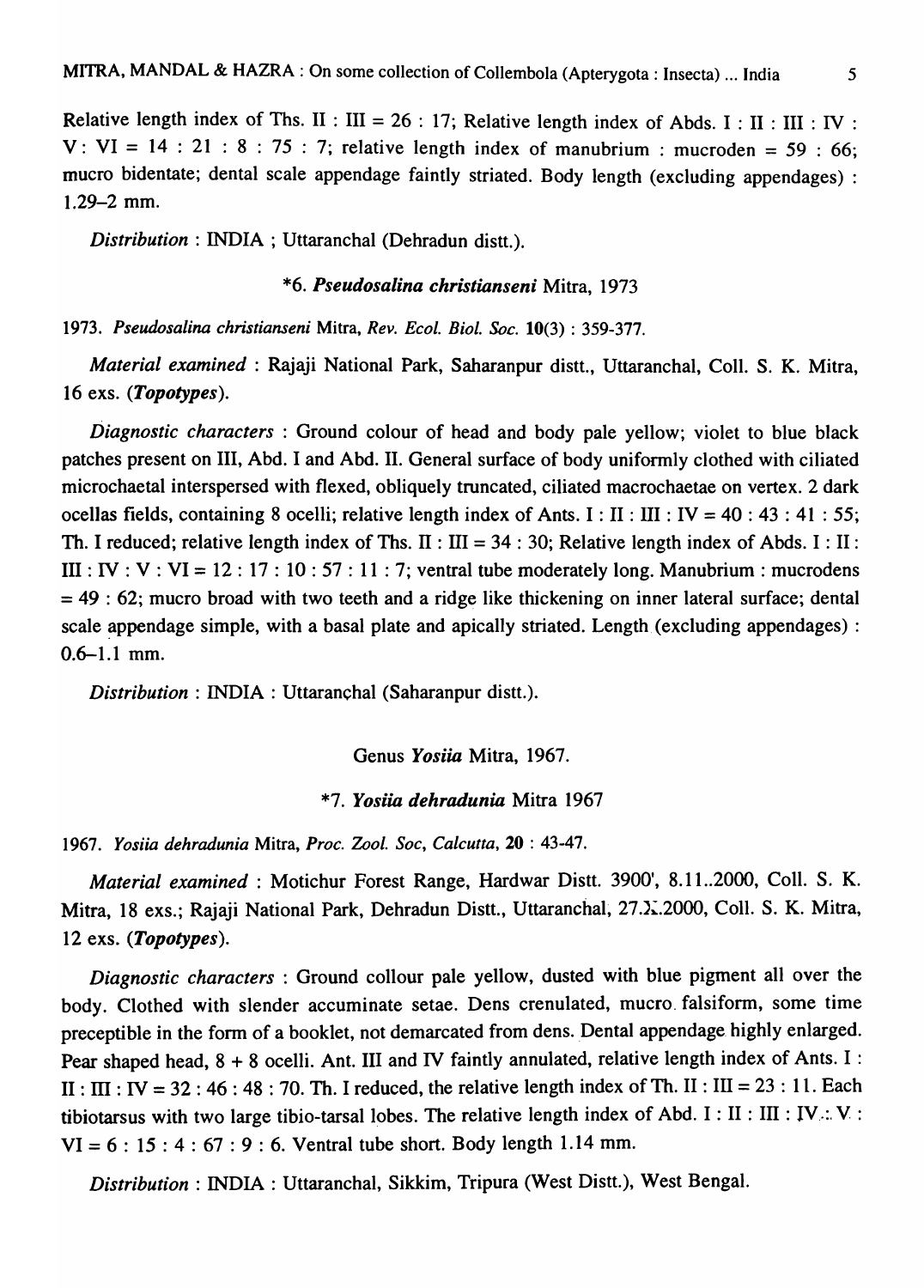#### Genus *Callyntrura* Börner, 1906

Two species are recorded from present survey.

#### *\*8. Callyntrura variabilis* Mitra, 1974

# *1974. Callyntrura (callyntrura) variabilis* Mitra, *Rev. Ecol. BioI. Soc.,* 11(3) : 397-439.

*Material examined:* Nepalifarm, Dehradun distt. Uttaranchal, 29.10.2000. ColI. S. K. Mitra, 16 exs., Golatappar Forest Block, Dehradun distt. 30.X.20OO, ColI. S. K. Mitra, 22 exs. *(Topotypes).* 

*Diagnostic characters* : General ground colour of body yellow to brown with variable dark blue-black patches; body clothed  $VI = 17 : 24 : 8 :$  with scales and flexed setae;  $8 + 8$  ocelli in pigmented ocellar fields; relative length index of Ants. I : II : III : IV = 18 : 17 : 11 : 27; relative length index of ths. II : III = 42 : 25; legs all similar; relative length index of Abds. I : II : III : IV : V : VI = 17 : 24 : 8 : 94 : 10 : 4; relative length index of manubrium : microdens = 23 : 29.5; micro with 6 teeth; dental scale appendage absent. Body length (excluding appendages) : 2 mm.

*Distribution:* India: Uttranchal (Dehradun distt).

#### *9. Callyntrura (Handschinphysa) lineata* (Parona) 1892 *sensu* Mitra, 1973

- *1892. Entomobrya lineata* Parona. *Ann. Soc. Hal. Milano* 34 : 132-135.
- *1912. Paronella bomer;* Imms. *Proc. Zool. Soc. London* pp. 80-125.
- *1912. Paronella phanolepis* : Imms, *Proc. Zool. Soc. London,* pp. 80-125.
- *1957. Handschinphysa lineata* Salmon, *Acta. Zool. Cracov* 11(14) : 313-362.
- *1973. Callyntrura (Handschinphysa) lineata* Mitra, *Rev. Ecol. Bioi. Sol.,* 11 : 397-439.

*Material examined* : Sahasradhara Hills, Dehradun distt., Uttranchal, 26.10.2000, CoIl. S. K. Mitra, 13 exs.; Tehri, Tehri Garhwal distt., 2700', 02.11.2000, Coil. S. K. Mitra 8 exs.

*Diagnostic characters:* Pale to deep yellow with deep blue-black ocellar fields; antennae little longer than body. And ratio as 75 : 80 : 85 : 55 : 125. Manubrium to dens to mucro as 105 : 130: 718; mucro with two apical teeth, two plate-like teeth and a spine-like tooth on the posterior face and one or two lateral teeth. Body length upto 3.75 mm.

*Distribution* : INDIA: Uttaranchal, Manipur, Sikkim.

#### Genus *Salina* MacGillivary 1894

The genus is represented only single species.

#### 10. *Salina. indica* (Imms 1912)

- *1912. Cremastocephalus indicus* Imms, *Proc. Zool. Soc. London,* : 80-125.
- *1957. Salina indica* Salmon,Acta. *Zool. Cracov.,* 11(14): 313-362 (In part).
- *1973. Salina indica* Mitra, *Oriental Insects.,* 7(2) : 159-202.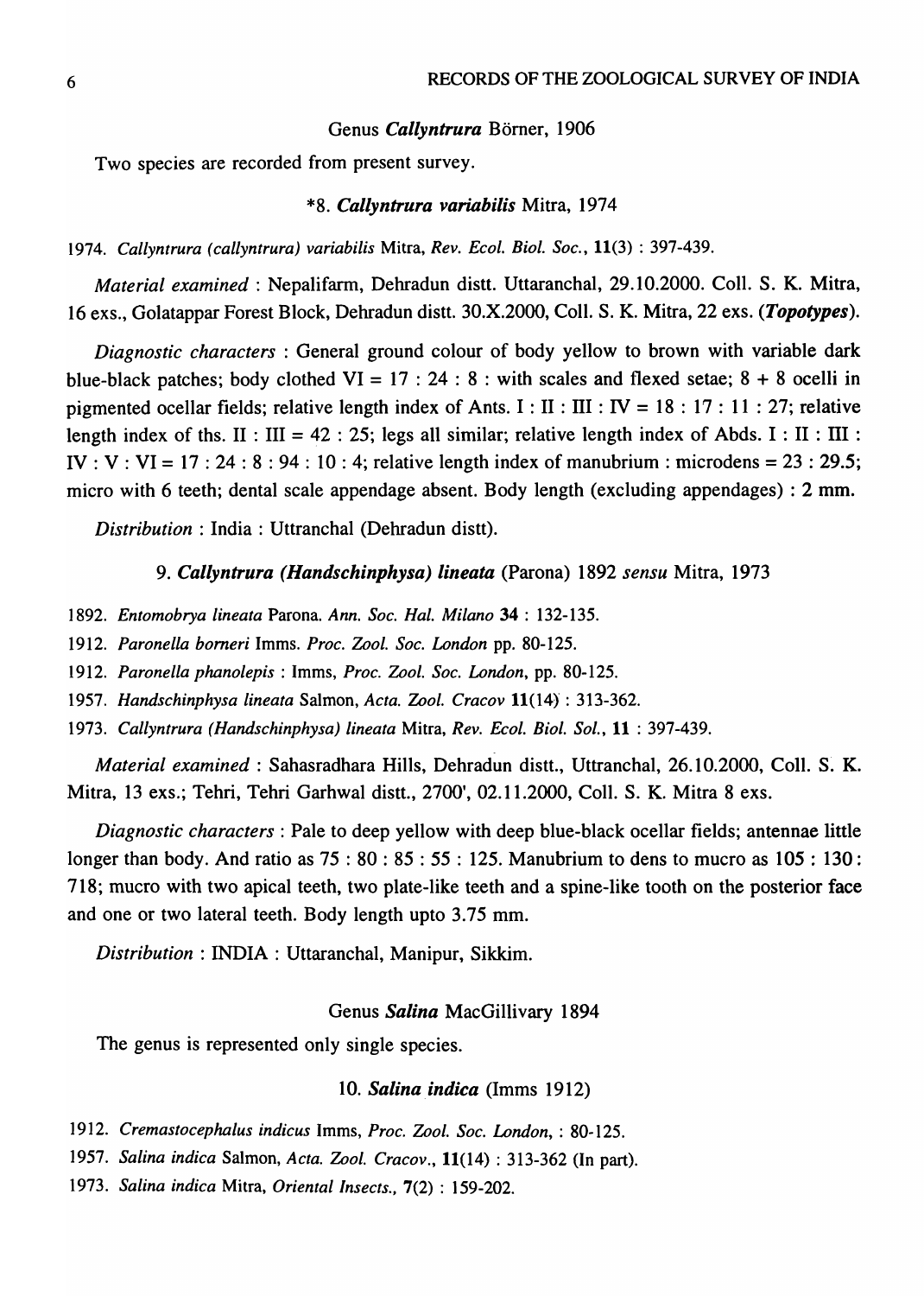*Material examined:* Lacchiwala forest Range, 2500', Dehradun distt., Uttranchal, 28.10.2000, ColI. S. K. Mitra, 15 exs.

*Diagnostic characters:* Ground colour yellowish, overlaid irregularly by violet pigment which usually follows a lateral edges of the terga. Ocelli on black fields  $8 + 8$ . General clothing of short to medium length ciliated setae with some long, stout, lightly flexed ciliated setae at the apex of mesotergum & along the dorsal surface of the thorax. Apex of dens with scale like appendage. Mucro bearing three plain teeth.

*Distribution:* INDIA : Uttaranchal, Manipur, Sikkim, Tripura, West Bengal, U.P.

#### Genus *Dicranocentroides* (Imms, 1912)

# *11. Dicranocentroides flavescens* Y osii, 1966

*1966. Dicranocentroides Jasciculatus f.n. flavescens* Yosii, *Res. Kyoto. Urn. Sci. Exped. Karakoram and Hindukush,* 1955, 8 : 333-405.

*Material examined:* Herbertpur, 2500', Dehradun distt. 30.10.2000, Coil. S. K. Mitra, 14 exs.

*Diagnostic characters:* A dark patch characteristic of the species present on vertex in between two ocellar fields. Dark patches absent on body. Ocelli  $8 + 8$ . Relative length index of Ant. I : II: III: IV = 15: 17: 12: 19. Relative length of Th. II: III = 14: 8.5. Legs all similar, unguiculus lanceolate, acuminate with 2 external teeth. Relative length index of Abds  $I : II : III : IV : V : VI$  $= 5 : 6 : 4 : 39 : 5.5 : 2$ . Ventral tube long with a row of macrochaetal anterioorly. Relative length of manubrium : mucrodens  $= 28 : 38$ , dentes armed with two closely opposed rows of spines on inner margin; mucro large, parallel sided with 6 teeth. Body length 2-3.5 mm.

*Distribution:* INDIA: Sikkim, Tripura (West Distt.), Uttaranchal, West Bengal, Maharashtra, U.P.

## Family ISOTOMIDAE Börner, 1913

# Subfamily ISOTOMINAE, Schaeffer, 1896

Head prognathus, tracheae absent. Antennae inserted in front helf of head. P.AO. usually present, always simple, mucrones short.

## Genus *Isotomurus* Börner, 1906

#### *12. lsotomurus balteatus* (Reuter, 1876)

*1876. Isotomurus balteatus* Reuter, *Med. Soc. Fauna. Et. Flora. Fenn.,* 1 : 82.

*1963. Isotomurus balteatus* : Yosii, *Contra Bioi. Lab. Kyoto. Univ.,* 15 : 4.

*Material examined* : Sahasradhara Hills, Deradun distt., Uttaranchal, 26.X.2000, Coil. S. K. Mitra, 12 exs., Nepali farm, Dehradun Distt., 29.X.2000. ColI. S. K. Mitra, 10 exs.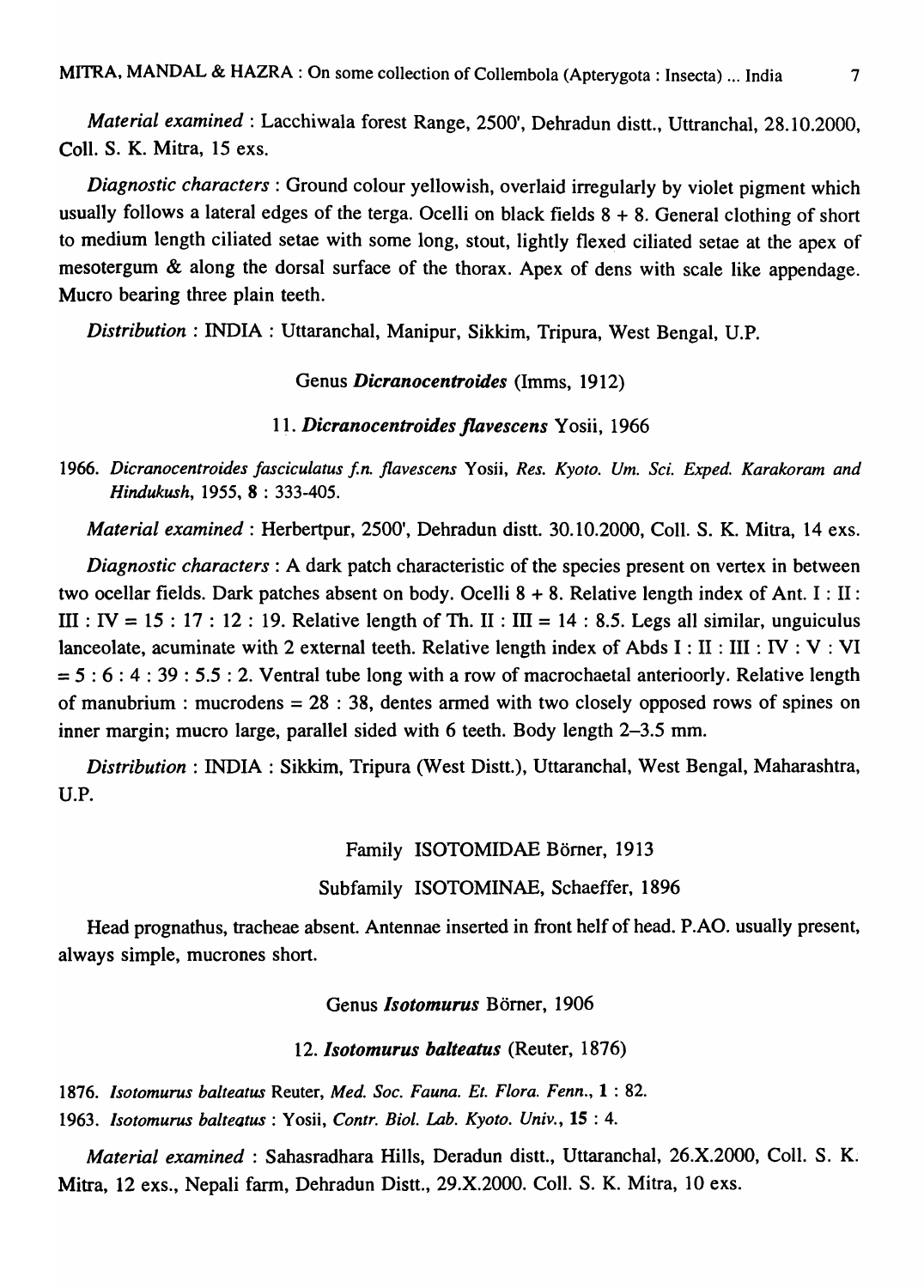*Diagnostic character:* Colour with a violettish black pigment which form distinct transverse band on the anterior margin of tergites. Ant. Ratio = 10 : 15 : 16 : 26; ant. *N* with two short subapical sense rods. P.A.O. as large as anterior ocellus. Ocelli 8 + 8. Furcula reaches forward to the ventral tube furculor segments related as 5 : 12 : 1. Dens distinctly annulated on dorsal side; mucro with a small apical, 2 large subapical and a large external lateral teeth.

*Distribution:* INDIA: Uttaranchal, Manipur, Tripura, Arunachal Pradesh, Kerala.

## ACKNOWLEDGEMENT

The authors are grateful to Dr. J. R. B. Alfred, Director, Zoological Survey of India, Kolkata for kind encouragement and providing laboratory facilities.

#### **REFERENCE**

Baijal, H. N. 1955. Two new species of Collembola. *Agra, Umv. Joum. Sci. Res.,* 4 : 175-177.

- Choudhuri, D. K. 1963. Revision of Bagnail's work on the genus *Onychurus* (Collembola) *Proc. Nat. A cad. Sci. India,* 33 : 329-341.
- Carpenter, G. H. 1924. Collembola of Siju Caves. Garo Hills, Assam. *Rec. Indian Mus Cal* : 285-289.
- Denis, J. R. 1936. Yale North India Expedition. Report on Collembola. *Mem. Conn. A cad. Arts and Sci.,* 10 : 261-282.
- Imms, A. D. 1912. On some Collembola from India, Burma and Ceylon with a catalogue of oriental species of order. *Proc.* Zool~ *Soc. London.,* : 80-125.
- Mitra, S. K. 1966a. On some Indian Collembola with the description of a new species of Xenylla (Collembola : Hypogastruridae). *Sci. and Cult., Calcutta,* 32 : 210-211.
- Mitra, S. K. 1966b. Two new species of Salina MacGillivary (Collembola : Entomobryidae : Paronellinae)
- Mitra, S. K. 1967. A new genus and species of Indian Springtail (Insecta: Collembola: Paronellinae). *Proc. Zool. Soc. Cal.,* 20 : 43-47.
- Mitra, S. K. 1973a. A revision of *Salina* MacGillivary, 1894 (Collembola : Entomobryidae : Paronellinae) from India. *Oriental Insects., Delhi,* 7(2) : 159-202.
- Mitra, S. K. 1973b. Some observations on the post embryonic morphological differentiation including chaetotaxy in *Callyntrura (Handschinphysa) lineata (Parona, 1892). Zool. Anz.*, *Leipzig.,* 191(3-4) : 209-218.
- Mitra, S. K. 1973c. A new paronellinae genus of Indian springtail (Collembola : Entomobryidae : Paronellinae) with the descriptions of three new species. *Rev. Ecol. Biol. Sol. Paris*, 10(3): 359-377.